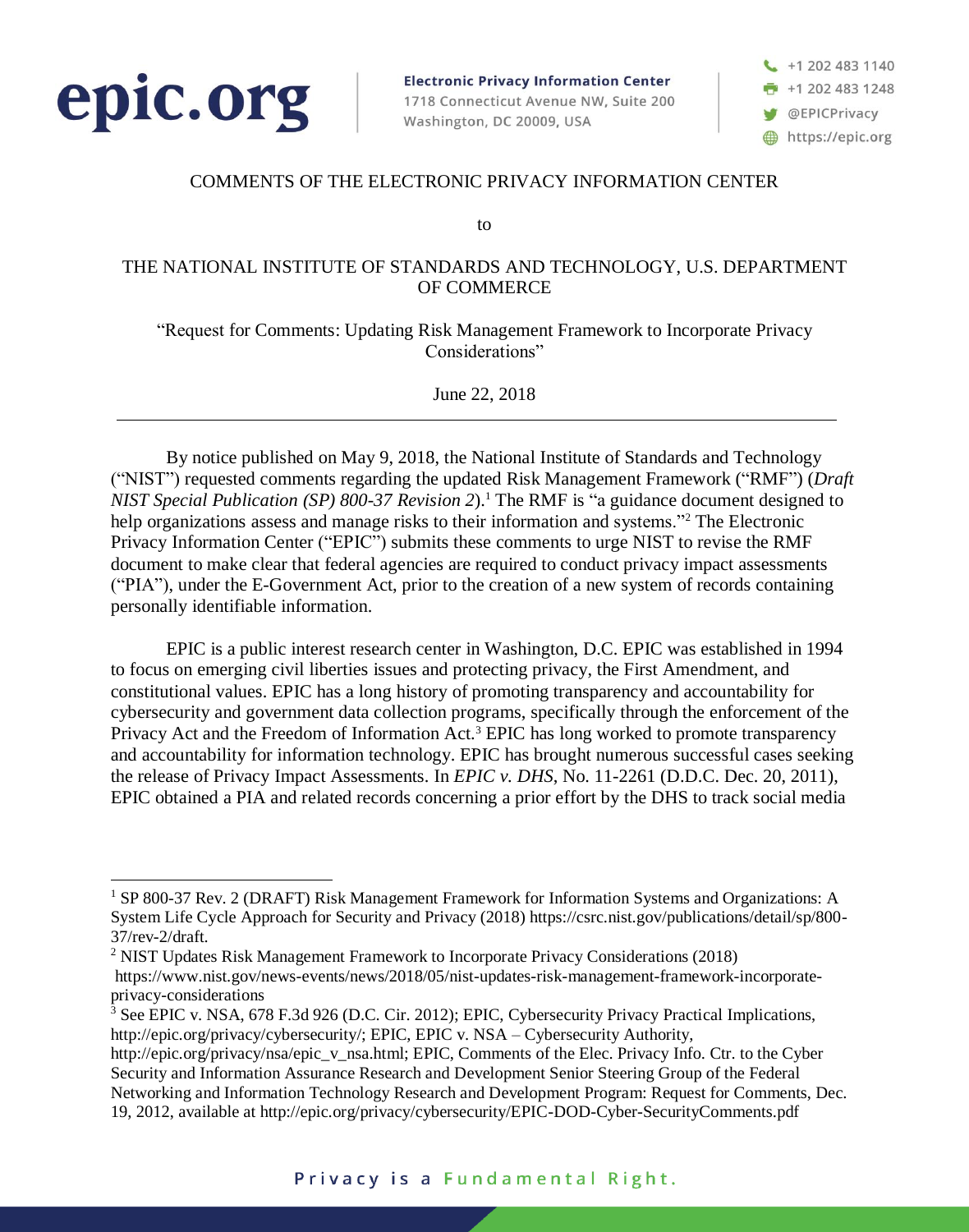users and journalists.<sup>4</sup> EPIC made the previously undisclosed documents available to the public on its website. In *EPIC v. FBI*, No. 14-1311 (D.D.C. Aug. 1, 2014), EPIC obtained unpublished PIAs from the Federal Bureau of Investigation concerning facial recognition technology, which EPIC also made available to the public on its website.<sup>5</sup> And in *EPIC v. DEA*, No. 15-667 (D.D.C. May 1, 2015), EPIC learned that the Drug Enforcement Administration had failed to produce PIAs for the agency's license plate reader program, a telecommunications records database, and other systems of public surveillance.<sup>6</sup> EPIC reported the agency's failure to produce a PIA on its website. More recently, in *EPIC v. Presidential Advisory Commission on Election Integrity*, 266 F. Supp. 3d 297 (D.D.C.), *aff'd on other grounds*, 878 F.3d 371 (D.C. Cir. 2017), EPIC challenged the failure of the Presidential Advisory Commission on Election Integrity to undertake and publish a PIA prior to the collection of state voter data.<sup>7</sup> EPIC's suit led the Commission to temporarily suspend its data collection, discontinue the use of an unsafe computer server, and delete voter information that had been illegally obtained.<sup>8</sup> EPIC's new "Privacy Impact Assessment" initiative is a key component of the organization's long-running open government project and consumer protection work. EPIC broadly promotes "Algorithmic Transparency."<sup>9</sup>

While previous versions of the RMF were primarily concerned with cybersecurity protections from external threats, the updated version focuses on individuals' privacy to ensure that organizations are able to identify and respond to privacy risks, particularly those associated with personally identifiable information." <sup>10</sup> EPIC supports NIST's focus on privacy risks. However, there is a glaring omission: the Section 208 of E-Government Act, which requires federal agencies to conduct and publish Privacy Impact Assessments, prior to collection of personally identifiable information, is not mentioned. Since the RMF is a guidance document to be used by the federal government, it is essential to include a discussion of when agencies are required to produce PIAs under the E-Government Act.

NIST should revise the RMF to explain the legal obligation federal agencies have to conduct PIAs prior to creating new systems that collect personal information. The RMF's mention of PIAs does not adequately convey their importance. In the RMF's section on authorization packages, the document states: "[t]he security and privacy plans may also include as supporting appendices or as references, additional security- and privacy-related documents such as a privacy impact assessment…"<sup>11</sup> This gives a misleading impression that a PIA is supplementary to an agency's responsibilities to safeguard privacy, when in fact it is essential. Moreover, the definition of PIA does not properly explain this.<sup>12</sup>

 $\overline{a}$ 

<sup>4</sup> *See* EPIC, *EPIC v. Department of Homeland Security: Media Monitoring* (2015),

https://www.epic.org/foia/epic-v-dhs-media-monitoring/.

<sup>5</sup> *See* EPIC, *EPIC v. FBI – Privacy Assessments* (2016), https://epic.org/foia/fbi/pia/.

<sup>6</sup> *See* EPIC, *EPIC v. DEA – Privacy Impact Assessments* (2016), https://epic.org/foia/dea/pia/.

<sup>7</sup> *See* EPIC, *EPIC v. Presidential Election Commission* (2018), https://epic.org/privacy/litigation/voter/epic-vcommission/.

<sup>8</sup> *Id.*

<sup>9</sup> EPIC, *Algorithmic Transparency*, https://epic.org/algorithmic-transparency/.

<sup>10</sup> *Id.*

 $11$  *Supra* note 1 at 133.

<sup>12</sup> *Id.* at 101.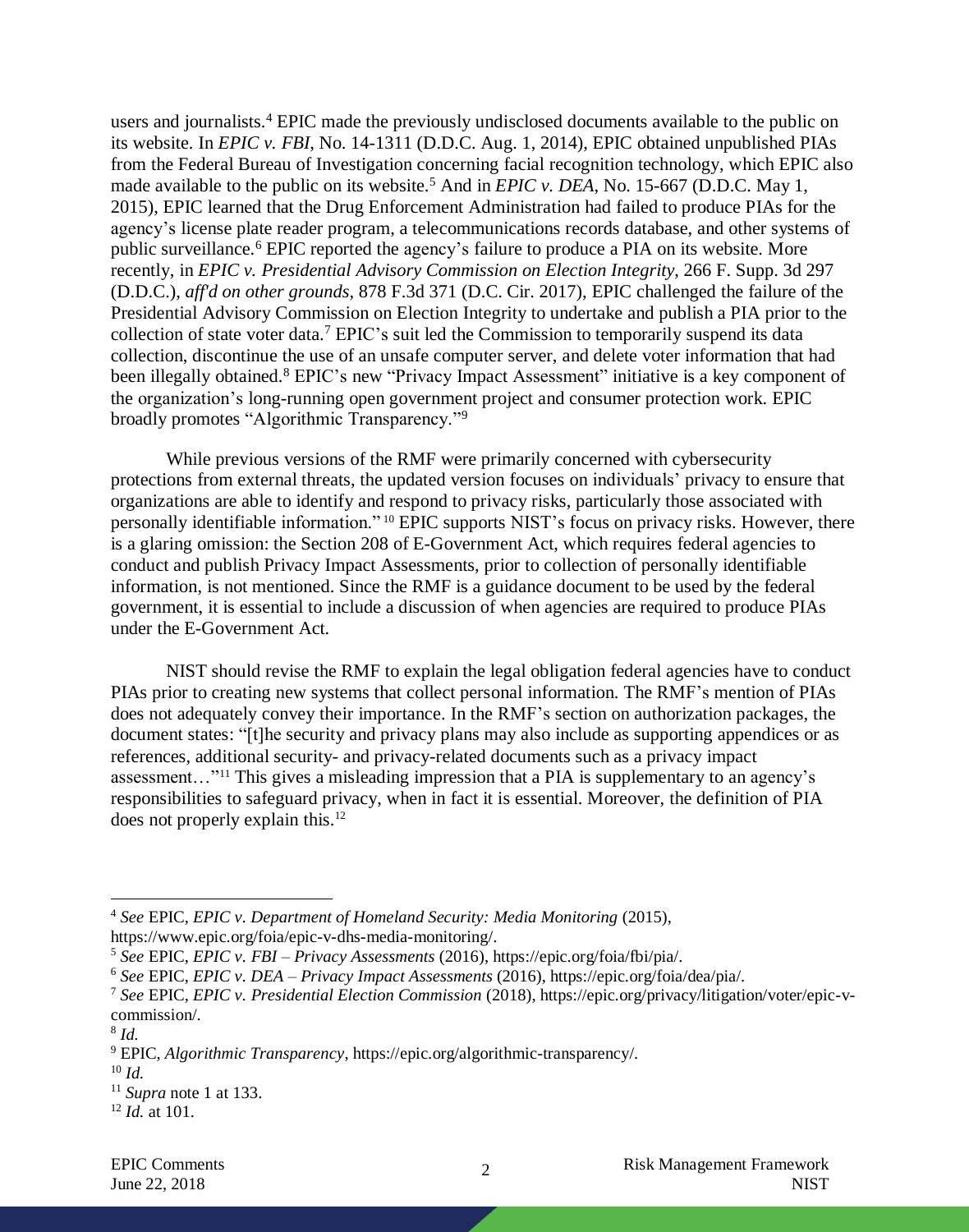Under Section 208 of the E-Government Act, agencies must undertake and publish a Privacy Impact Assessment *before* the agency (1) "develop[s] or procur[es] information technology that collects, maintains, or disseminates information that is in an identifiable form," or (2) "initiat[es] a new collection of information" that "includes any information in an identifiable form."<sup>13</sup> Information is "in an identifiable form" if it allows the identity of an individual to be directly or indirectly inferred.<sup>14</sup>

A PIA evaluates potential privacy risks "at the beginning of and throughout the development life cycle of a program or system."<sup>15</sup> Through the creation and publication of a PIA, the public can learn what personally identifiable information ("PII") is being collected, "why it is being collected, and how it will be used, shared, accessed, secured, and stored."<sup>16</sup>According to the Office of Management and Budget, which oversees enforcement of the E-Government Act, "Agencies should commence a PIA when they begin to develop a new or significantly modified [information technology] system or information collection."<sup>17</sup>

A PIA at the "IT development stage" should "address the impact the system will have on an individual's privacy specifically identifying and evaluating potential threats[.]"<sup>18</sup> The PIA "may need to be updated before deploying the system to consider elements not identified at the concept stage (e.g., retention or disposal of information), to reflect a new information collection, or to address choices made in designing the system or information collection as a result of the analysis."<sup>19</sup>

The updated RMF process is based on seven key steps—prepare, categorize, select, implement, assess, authorize, and monitor—and the first three steps mirror PIA requirements. Agencies are to first *prepare* to execute the RMF from the perspective of both the overall organization as well individual systems. Specifically, agencies are tasked with completing essential tasks to determine help prepare to manage security and privacy risks via the RMF. As agencies prepare, agencies will establish how to secure privacy information. Under the E-Government Act, agencies are required to include disclose in their privacy impact assessment "how the information will be secured."<sup>20</sup> Thus, the first step of the RMF aligns with the sixth PIA requirement.

 $\overline{a}$ 

<sup>20</sup> § 208(b)(2)(B)(ii)

<sup>13</sup> E-Government Act of 2002, Pub. L. No. 107-347, § 208(b)(1)(A), 116 Stat. 2899 (2002).

<sup>14</sup> U.S. Dep't Homeland Sec., *Privacy Impact Assessments: The Privacy Office Official Guidance* 1 (2010), https://www.dhs.gov/sites/default/files/publications/privacy\_pia\_guidance\_ june2010\_0.pdf [hereinafter *DHS PIA Official Guidance*].

https://www.gpo.gov/fdsys/pkg/PLAW-107publ347/content-detail.html

<sup>15</sup> U.S. Dep't of Homeland Sec., *Privacy Compliance: Privacy Impact Assessment (PIA)* (Mar. 30, 2017), https://www.dhs.gov/compliance.

<sup>16</sup> U.S. Dep't of Homeland Sec., *Privacy Compliance: Privacy Impact Assessment (PIA)* (Mar. 30, 2017), https://www.dhs.gov/compliance.

<sup>&</sup>lt;sup>17</sup> Office of Mgmt. and Budget, Exec. Office of the President, M-03-22, *OMB Guidance for Implementing the Privacy Provisions of the E-Government Act of 2002* at 5 (Sept. 26, 2003), https://www.whitehouse.gov/wpcontent/uploads/2017/11/203-M-03-22-OMB-Guidance-for-Implementing-the-Privacy-Provisions-of-the-E-Government-Act-of-2002-1.pdf [hereinafter *OMB E-Government Act Guidance*].

<sup>18</sup> *Id.*

<sup>19</sup> *Id.* at 5–6.